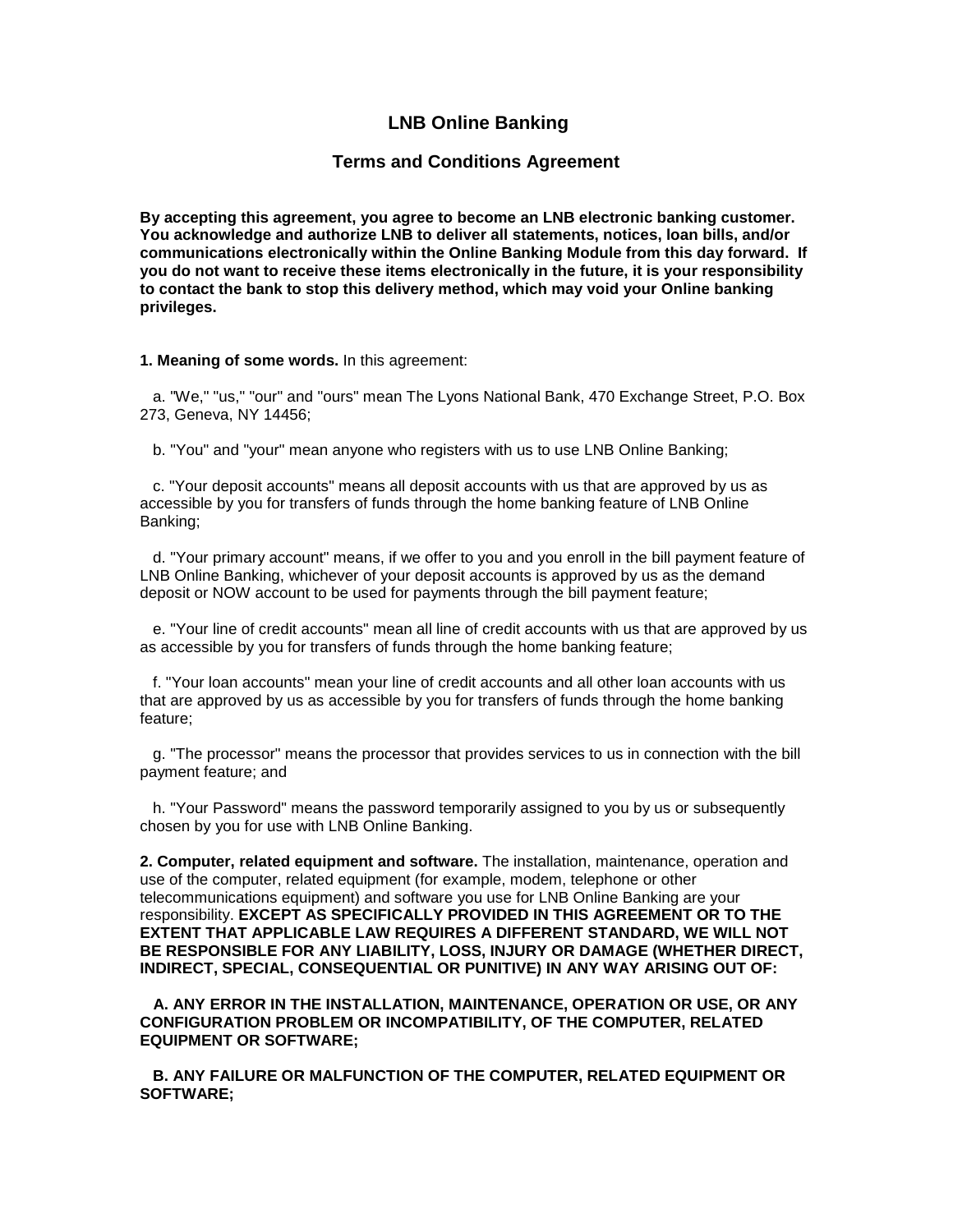### **C. ANY FAILURE OR MALFUNCTION OF, OR ANY COMPROMISE OF DATA SENT USING, ANY TELEPHONE, INTERNET ACCESS OR OTHER SERVICE YOU USE TO CONNECT TO LNB ONLINE BANKING;**

#### **D. ANY VIRUS OR SIMILAR PROBLEM RESULTING FROM THE USE OF LNB ONLINE BANKING; OR**

#### **E. ANY FEATURE OR FUNCTION OF ANY OF THE SOFTWARE THAT IS NOT INVOLVED WITH LNB ONLINE BANKING (FOR EXAMPLE, HOME BUDGETING).**

**3. Your password.** Your password will be used to initiate orders and requests described in Sections 6 and 7 through LNB Online Banking. We will assign a temporary password to you for use with LNB Online Banking, but you will be required to choose a new password for use with LNB Online Banking. You should not choose as the new password any personal identification number for any electronic banking card that can be used to obtain access to any deposit account you have with us now or in the future. You should not allow anyone else to have your password unless you authorize him or her to use LNB Online Banking in any way described in Section 6 or 7. You should keep your password confidential and in a secure location separate from the computer, related equipment and software you use for LNB Online Banking. For reasons of security, the processor or we may render your password ineffective at any time and without any notice to you.

We will not be liable for damages you suffer as a result of your allowing anyone else (for example, a party that aggregates account information or content of websites) to have your password.

**4. Your responsibility for orders.** You will be responsible for and bound by each order described in Section 6 or 7 that is given through LNB Online Banking by anyone else you allow to have your password or to use LNB Online Banking in any way described in Section 6 or 7, and the order and each transfer of funds or payment initiated by the order will be covered by this agreement as though the order had been given by you.

**5. Features of LNB Online Banking.** LNB Online Banking has two features: a home banking feature and a bill payment if we offer it to you.

**6. Home banking feature.** Subject to the provisions of this agreement, the home banking feature of LNB Online Banking may be used to:

 a. Give an order to us to make an immediate non-recurring transfer of funds from any of your deposit accounts to any other of your deposit accounts or any of your loan accounts or from any of your line of credit accounts to any other of your loan accounts or any of your deposit accounts;

 b. Give an order to us to make a future non-recurring transfer of funds from any of your deposit accounts to any other of your deposit accounts or any of your loan accounts or from any of your line of credit accounts to any other of your loan accounts or any of your deposit accounts;

 c. Give an order to us to make a series of recurring transfers of funds of the same amount from any of your deposit accounts to any other of your deposit accounts or any of your loan accounts or from any of your line of credit accounts to any other of your loan accounts or any of your deposit accounts;

 d. Give an order to us changing or canceling an order described in clause (b) of this sentence that was previously given through the home banking feature;

e. Give an order to us changing or canceling as to future transfers of funds an order described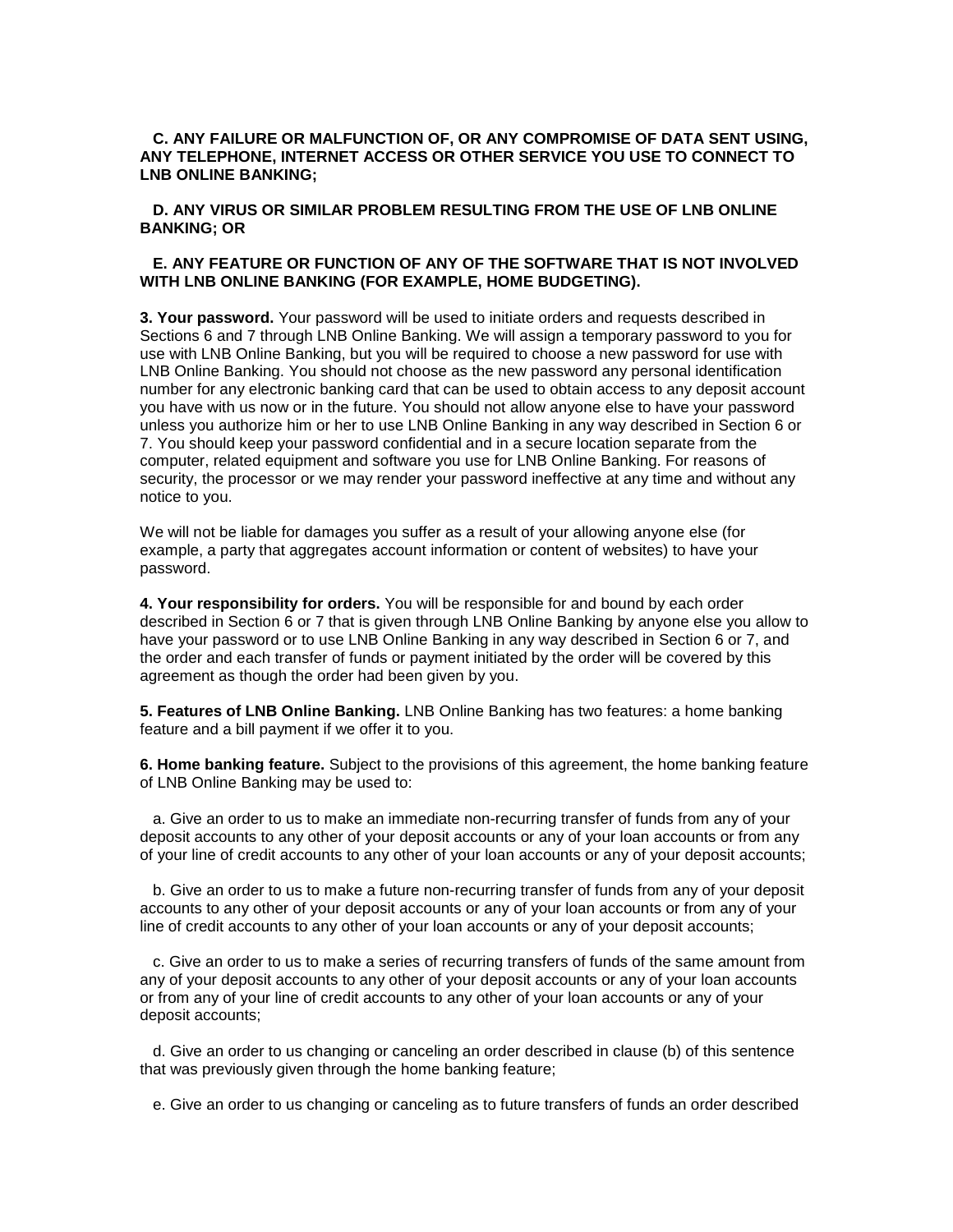in clause (c) of this sentence that was previously given through the home banking feature; and

 f. Request information available through the home banking feature concerning any deposit or loan account with us that is approved by us as accessible by you for information through the home banking feature (for example, information concerning deposits in and withdrawals from a deposit account and the balance of the deposit account).

**7. Bill payment feature.** Subject to the provisions of this agreement, the bill payment feature of LNB Online Banking may be used to:

a. Give an order to us to make a non-recurring payment from your primary account;

 b. Give an order to us to make a series of recurring payments of the same amount from your primary account;

 c. Give an order to us changing or canceling an order described in clause (a) of this sentence that was previously given through the bill payment feature;

 d. Give an order to us canceling as to the next payment or all future payments an order described in clause (b) of this sentence that was previously given through the bill payment feature; and

 e. Request available information concerning payments from your primary account made through the bill payment feature. Any payment from your primary account made through the bill payment feature will be made by either an electronic transfer of funds through an automated clearing house to the payee of the payment or the sending of a check to the payee. Because the payee will not receive a payment stub with the payment and because the payee may process payments made without a payment stub at a different location than is normally the case or may take longer than is normally the case to process those payments, it may be advisable for you to verify with the payee the address to which the payment should be sent and the period of time required for the posting of the payment.

**8. Initiation, processing, charging, changing and cancellation of orders.** The following rules apply to the initiation, processing, charging, changing and cancellation of orders described in Sections 6 and 7 that are given through LNB Online Banking:

 a. If an order to make an immediate non-recurring transfer of funds is given through the home banking feature of LNB Online Banking:

 i. The transfer will be scheduled to be made on the day we receive the order if that day is a business day of ours and we receive the order no later than 8:00 a.m. eastern United States time that day or on our first business day after that day if that day is not a business day of ours or we receive the order after 8:00 a.m. eastern United States time that day;

 ii. The transfer may be charged against the account from which it is to be made as early as the day we receive the order; and

iii. The order may not be changed or canceled.

 b. If an order to make a future non-recurring transfer of funds is given through the home banking feature:

 i. The order must schedule the transfer to be made on a specified date that is not more than one year after the day we receive the order;

ii. The transfer will be scheduled to be made on the date the order schedules it to be made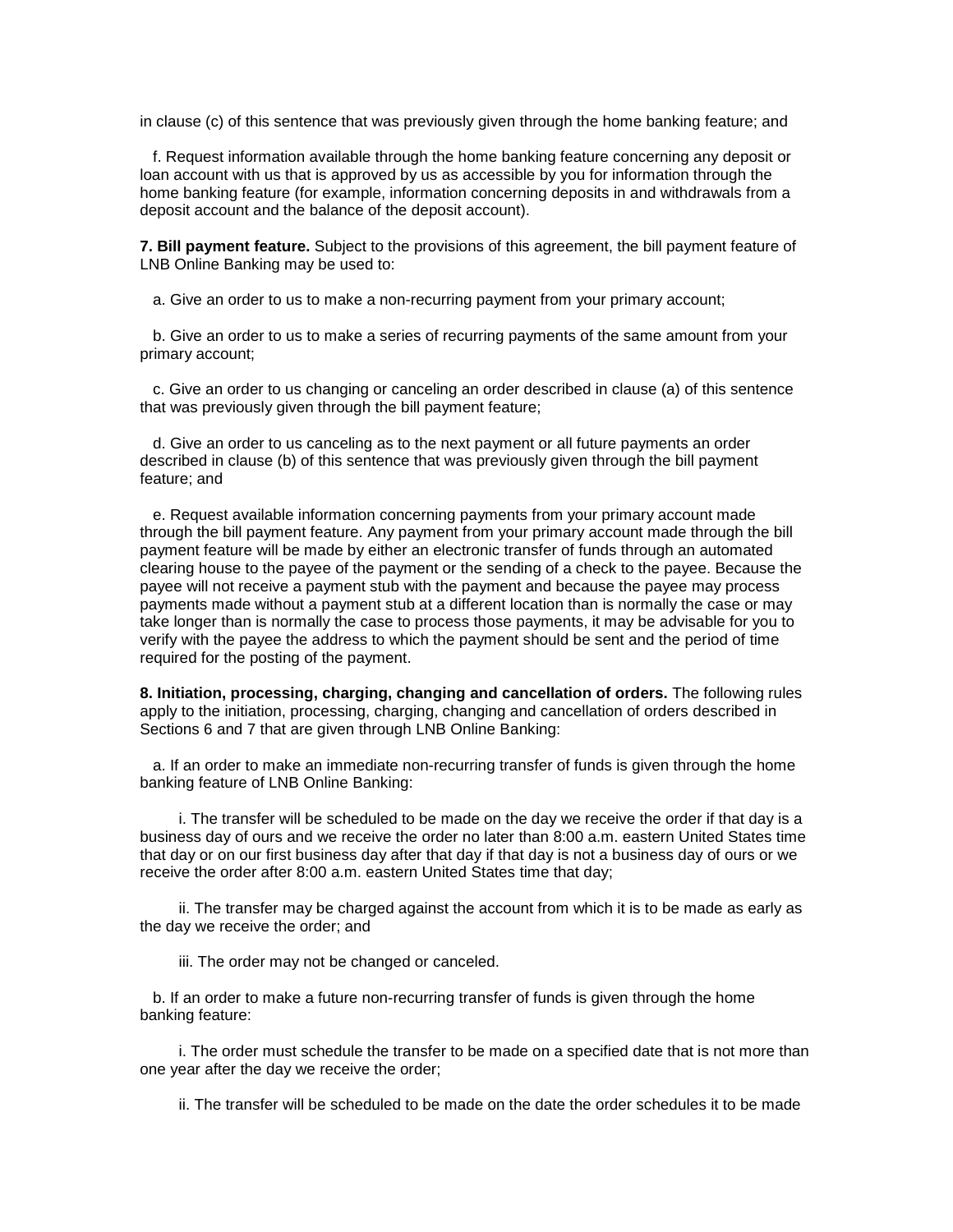unless that date is not a business day of ours, in which case it will be scheduled to be made on our first business day after that date;

 iii. The transfer may be charged against the account from which it is to be made as early as the date on which it is scheduled to be made; and

 iv. The order may be changed or canceled until 8:00 a.m. eastern United States time on the date on which the transfer is scheduled to be made.

 c. If an order to make a series of recurring transfers of funds is given through the home banking feature:

 i. The order must provide for the transfers to be equal in amount and regular in frequency (weekly, bi-weekly, monthly or quarterly) and must schedule them to begin on a specified date after the day we receive the order;

 ii. Each of the transfers will be scheduled to be made on the date the order schedules it to be made unless that date is not a business day of ours, in which case it will be scheduled to be made on our first business day after that date;

 iii. Each of the transfers may be charged against the account from which it is to be made as early as the date on which it is scheduled to be made; and

 iv. The order may be changed or canceled with respect to any of the transfers until 8:00 a.m. eastern United States time on the date on which the transfer is scheduled to be made.

 d. If an order to make a non-recurring payment is given through the bill payment feature of LNB Online Banking:

 i. The order must provide as the payee of the payment a party that is located in the United States, is not a government entity, would not be receiving the payment under a court order and is not regarded by us as ineligible for payment through the bill payment feature;

 ii. The order must schedule the payment to be made on a specified date after the day we receive the order;

iii. The order may not provide for the payment to be made in other than United States funds;

 iv. The payment will be scheduled to be made on the date the order schedules it to be made unless that date is not a business day of ours, in which case it will be scheduled to be made on our first business day after that date;

 v. The payment may be charged against your primary account as early as the date on which it is scheduled to be made; and

 vi. The order may be changed or canceled until midnight eastern United States time on the day before the date on which the payment is scheduled to be made.

e. If an order to make a series of recurring payments is given through the bill payment feature:

 i. The order must provide for the same payee of all of the payments and must provide as the payee a party that is located in the United States, is not a government entity, would not be receiving the payments under a court order or is not regarded by us as ineligible for payment through the bill payment feature;

ii. The order must provide for the payments to be equal in amount and regular in frequency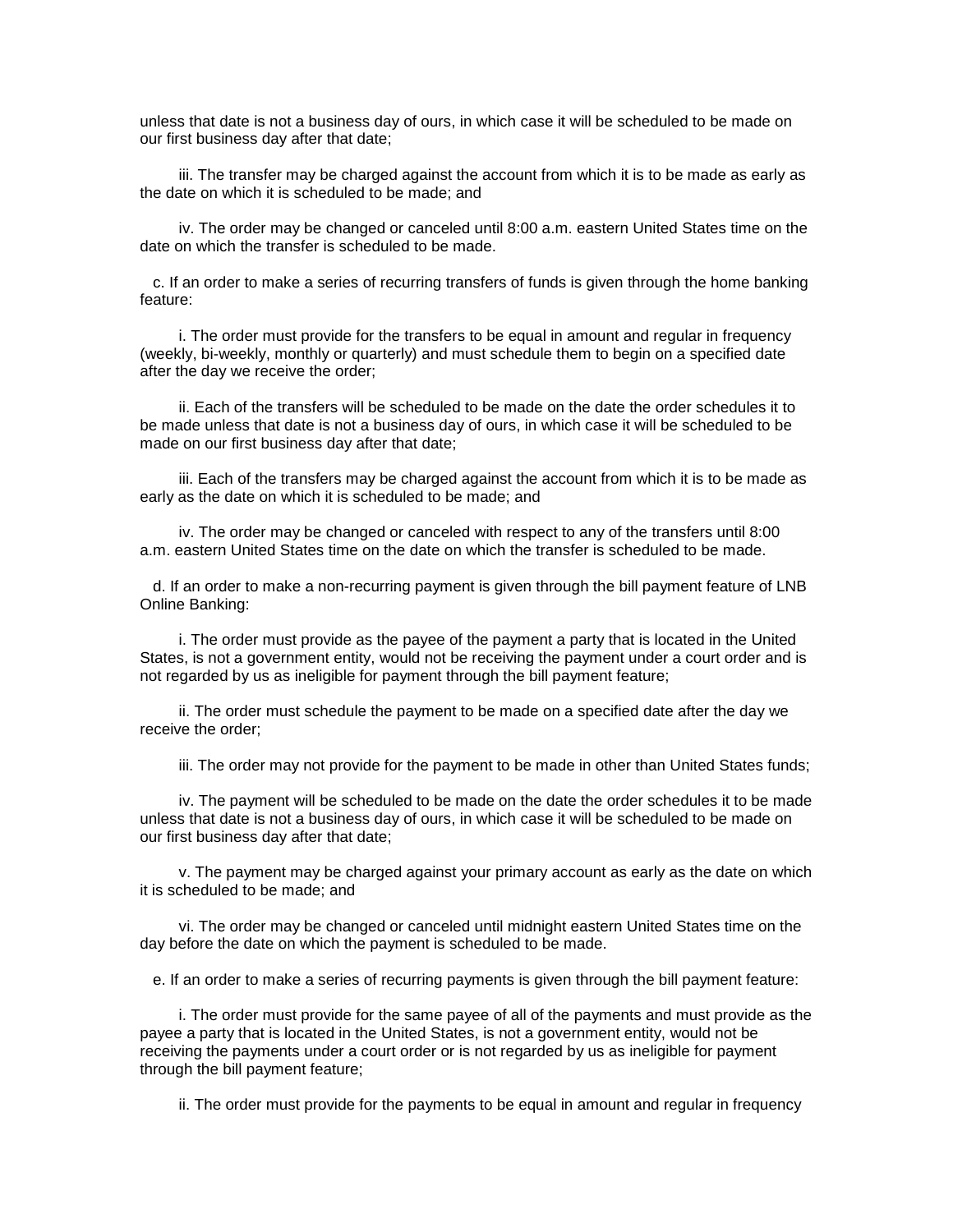(weekly, bi-weekly, monthly or quarterly) and must schedule them to begin on a specified date after the day we receive the order;

 iii. The order may not provide for any of the payments to be made in other than United States funds;

 iv. Each of the payments will be scheduled to be made on the date the order schedules it to be made unless that date is not a business day of ours, in which case it will be scheduled to be made on our first business day after that date;

 v. Each of the payments may be charged against your payment account as early as the date on which it is scheduled to be made; and

 vi. The order may not be changed but may be canceled with respect to any of the payments until midnight eastern United States time on the day before the date on which the payment is scheduled to be made.

**9. Limitations and other rules applicable to transfers of funds and payments.** The following limitations and other rules apply to transfers of funds and payments initiated by orders described in Sections 6 and 7 that are given through LNB Online Banking:

 a. No transfer of funds or payment may be ordered through LNB Online Banking if you do not have an unrestricted right to withdraw funds from the account from which the transfer or payment is to be made (for example, if two or more persons are required to sign a check written on the account or a withdrawal form for the account).

 b. Any transfer of funds or payment ordered through LNB Online Banking will be subject to the funds being available for withdrawal from the account from which the transfer or payment is to be made when the order to make the transfer or payment is to be charged against the account with respect to the transfer or payment.

 c. Any transfer of funds from any of your line of credit accounts ordered through the home banking feature of LNB Online Banking will be subject to the funds being available as credit under the account from which the transfer is to be made when the order to make the transfer is to be charged against the account.

 d. If, when any order to make a transfer of funds or payment given through LNB Online Banking is to be charged with respect to the transfer or payment against the account from which the transfer or payment is to be made, the amount of the transfer or payment exceeds the amount of money available for withdrawal from the account (taking into consideration, if the account is tied to a line of credit account or other overdraft facility with us, the amount of credit available under the line of credit account or other overdraft facility), we may either make the transfer or payment, in which case you will be liable for the excess, or refuse to make the transfer or payment. In either case, you will be liable for any fee applicable to the withdrawal or attempted withdrawal of money from the account in excess of the amount of money available for withdrawal from the account. But, if we refuse to make the transfer or payment, we may, but we will not have to, attempt to make it on a later business day of ours.

 e. If, when any order to make a transfer of funds from any of your line of credit accounts given through the home banking feature is to be charged against the account, the amount of the transfer exceeds the amount of credit available under the account, we may either make the transfer, in which case the amount of the transfer will be considered to be credit extended under the account, or refuse to make the transfer. In either case, you will be liable for any fee applicable to the obtaining of the credit or attempted obtaining of credit in excess of the amount of credit available under the account.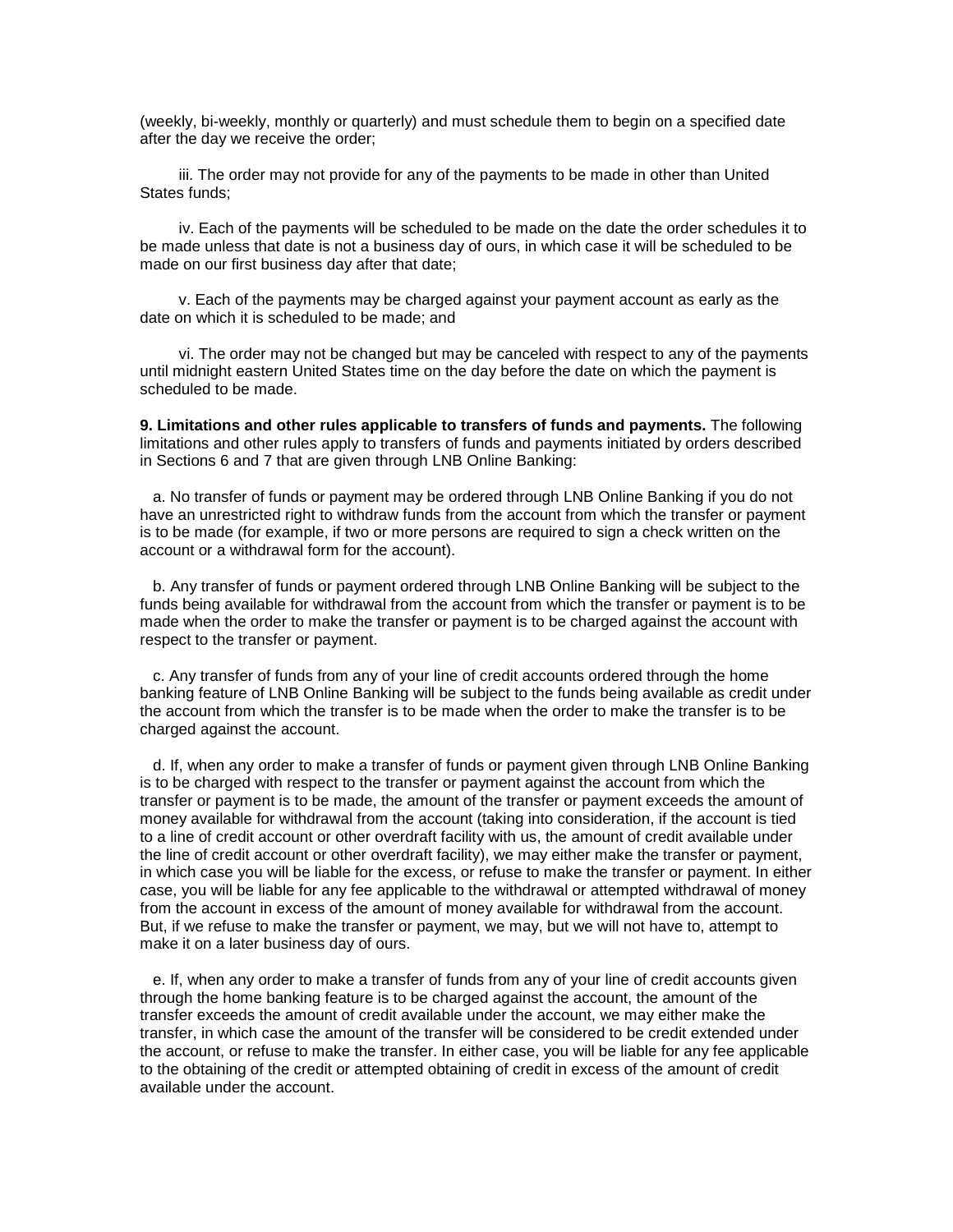f. For reasons of security, we may, at any time and without any notice to you, refuse to honor any order to make a transfer of funds or payment given through LNB Online Banking.

 g. We may, at any time and without any notice to you, refuse to honor any order to make a transfer of funds or payment given through LNB Online Banking if the order reasonably appears to us to be fraudulent or erroneous.

 h. If an order to make a transfer of funds or payment given through LNB Online Banking contains an inconsistency in the name and account or other identifying number of an account or payee, financial institution or other party, we may, but we will not have to, treat the number as controlling and rely on the number in processing the order.

 i. An order to make a series of recurring transfers of funds or payments must not be given through LNB Online Banking unless a printer or other means is available to obtain a printed copy of the authorization for the series of transfers or payments for your records.

 j. If any of your deposit accounts is a savings account for purposes of federal reserve requirements, during any calendar month or monthly period covered by any statement for the account that we send you or otherwise make available to you, there may be no more than six transfers of funds from the account that are:

 i. A transfer of funds to any other of your deposit accounts ordered through the home banking feature;

 ii. Any other computer transfer of funds to any other of your deposit accounts, any other deposit account with us or a third party;

 iii. A preauthorized, automatic or telephonic transfer of funds to any other of your deposit accounts, any other deposit account with us or a third party;

 iv. A transfer of funds to a third party made by using an electronic banking card (for example, a transfer of funds to pay the purchase price of goods or services); or

 v. A transfer of funds made by using a check, a draft or any other order payable to a third party.

 k. You will be responsible for giving any order to make a payment through the bill payment feature of LNB Online Banking in sufficient time for the order to be processed and the payment to be sent so that the payment is received by the payee of the payment by the date the payment is to become due without taking into consideration any grace period provided by the payee, and you will be responsible, and we will not be liable, for any consequence of your not doing so (for example, any finance or late charge resulting from the payment being made late). Up to five of our business days after the day we receive the order if that day is a business day of ours, or up to five of our business days after our first business day after that day if that day is not a business day of ours, will be necessary to allow for the processing of the order so that the payment is received by the payee by the date it is to become due.

 l. We may at any time and without any notice to you, refuse to honor any order to make a payment given through the bill payment feature if, because the order identifies the same payee, payment date and amount, it appears to duplicate another order to make a payment given through the bill payment feature.

**10. Stopping payment of transfer of funds or payment in series of recurring transfers of funds or payments.** If an order to make a series of recurring transfers of funds or payments of the same amount is given through LNB Online Banking, we may be ordered to stop the payment of any transfer or payment in the series by telephoning us at 315-946-4871 and asking for our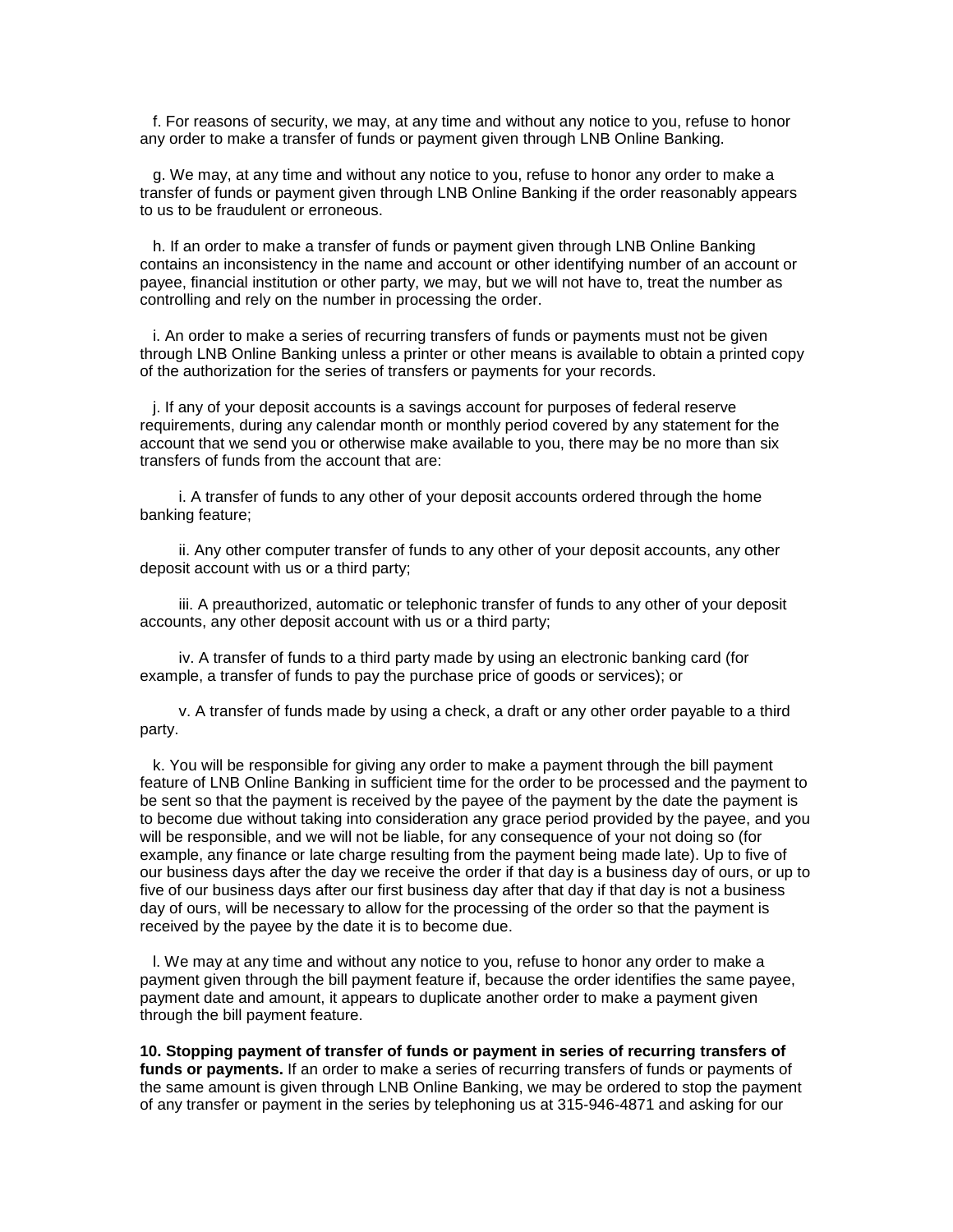Bookkeeping Department or writing us at The Lyons National Bank, 470 Exchange Street, P.O. Box 273, Geneva, NY 14456, Attention: Bookkeeping Department, in time for us to receive the order to stop the transfer or payment at least three of our business days before the date on which the transfer or payment is scheduled to be made. The order will not be binding on us with respect to the transfer or payment if we do not receive it at least three of our business days before the date on which the transfer or payment is scheduled to be made. However, even if we do not receive the order at least three of our business days before the date on which the transfer or payment is scheduled to be made, we may follow it even though it will not be binding on us. If we receive the order at least three of our business days before the date on which the transfer or payment is scheduled to be made, we will be liable to the extent provided by applicable law for damages you suffer as a result of our failure to comply with the order, but we will be liable for actual damages only and not consequential or punitive damages if the failure was not intentional and resulted from a bona fide error despite our maintenance of procedures reasonably adapted to avoid the error. If the order is not in writing, we may require you to provide a written confirmation of the order to us so that we receive the written confirmation within 14 days after the date the order is given to us. In that case, the order will cease to be binding on us 14 days after the date it is given to us unless we receive the written confirmation during the 14 days. However, even if we do not receive the written confirmation during the 14 days, we may continue to follow the order even though it is no longer binding on us. The order may be limited to a single transfer or payment in the series, or it may apply to all future transfers or payments in the series. If it applies only to a single transfer or payment in the series, we may, but we will not have to, allow any other transfer or payment in the series. You will be liable in connection with the order for any fee applicable to the ordering of the stopping of a transfer of funds or payment from whichever of your deposit accounts is the account from which the transfer or payment is to be made.

**11. Authorization and appointment as agent.** You authorize us and appoint us as your agent to take on your behalf any action we believe necessary or appropriate to implement any order described in Section 6 or 7 that is given through LNB Online Banking or to correct any error in crediting or charging any of your deposit accounts or any of your loan accounts in connection with any order described in Section 6 or 7 that is given through LNB Online Banking. For example, you authorize us and appoint us as your agent to on your behalf:

 a. Withdraw money from any of your deposit accounts and deposit the money in any other of your deposit accounts in order to implement any order to make a transfer of funds from the first deposit account to the other deposit account given through the home banking feature of LNB Online Banking;

 b. Withdraw money from any of your deposit accounts and use the money to make a payment under any of your loan accounts in order to implement any order to make a transfer of funds from the deposit account to the loan account given through the home banking feature;

 c. Obtain credit under any of your line of credit accounts and deposit the proceeds of the credit in any of your deposit accounts in order to implement any order to make a transfer of funds from the line of credit account to the deposit account given through the home banking feature;

 d. Obtain credit under any of your line of credit accounts and use the proceeds of the credit to make a payment under any other of your loan accounts in order to implement any order to make a transfer of funds from the line of credit account to the other loan account given through the home banking feature; and

 e. Withdraw money from your primary account in order to implement any order to make a payment from your primary account given through the bill payment feature of LNB Online Banking.

Our withdrawal of money from any of your deposit accounts or our obtaining of credit under any of your line of credit accounts under the authority given and the appointment as your agent made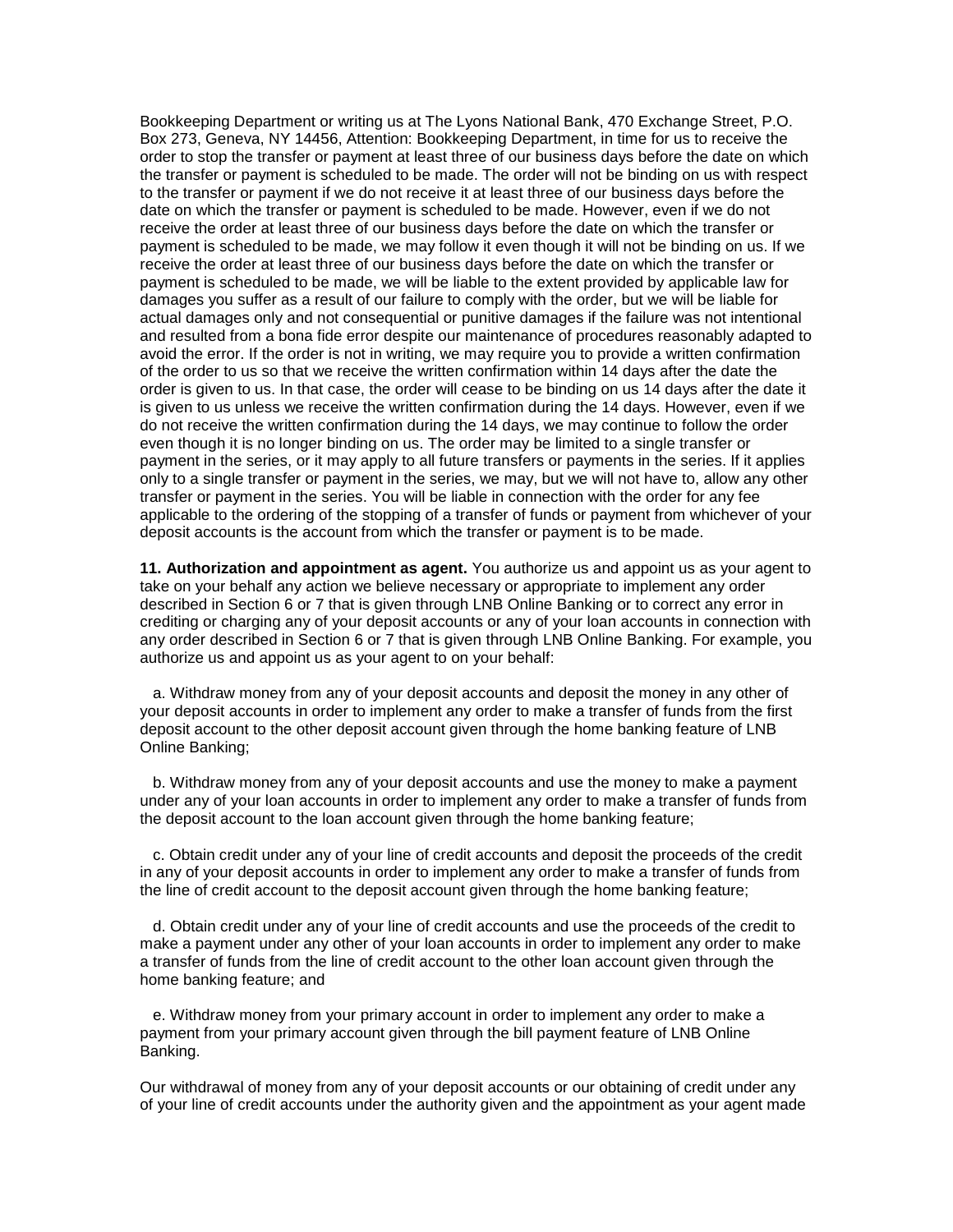in the first sentence of this section will be as effective as though you had signed a check or withdrawal form to make the withdrawal or to obtain the credit.

In addition, you authorize the processor and appoint it as your agent to take on your behalf any action it believes necessary or appropriate to implement any order described in Section 7 that is given through the bill payment feature. For example, you authorize the processor and appoint it as your agent to direct us on your behalf to withdraw funds from your primary account in order to implement any order to make a payment from your primary account given through the bill payment feature.

**12. Fees.** You must pay us each fee we impose for the use of LNB Online Banking or any feature of LNB Online Banking, which will be in addition to the fees applicable to any of your deposit accounts or any other deposit account you have with us now or in the future. We may charge the fee against any of your deposit accounts or any other deposit account you have with us now or in the future.

**13. Statements.** Approximately once a month, we will make available online to you a statement for each of your deposit accounts. Any statement for any of your deposit accounts that we make available to you will show all transactions credited to or charged against the account during the period covered by the statement.

**14. Business days.** Our business days are Monday through Friday, excluding legal holidays.

**15. Notice of loss, theft, unauthorized use or error.** If you believe that your access code has been lost or stolen, that any transaction involving any of your deposit accounts may have been or may be made without your authorization or that we may have made an error with respect to any of your deposit accounts, you must contact us at once by telephoning 315-946-4871 and asking for our Online Banking Department or writing The Lyons National Bank, 470 Exchange Street, P.O. Box 273, Geneva, NY 14456, Attention: Online Banking Department.

**16. Your liability for unauthorized use.** You may have to bear the loss of money taken from any of your deposit accounts in any transfer of funds or payment or series of related transfers of funds, payments or transfers of funds and payments ordered through LNB Online Banking by an order or orders initiated by the use of your access code without your authorization. How much of the loss you will have to bear will depend on when we are notified that your access code has been lost or stolen or that there are circumstances indicating that a transfer of funds or payment involving any of your deposit accounts ordered through LNB Online Banking has been or may be initiated by the use of your access code without your authorization. If we are notified within two of our business days after the date you learn of the loss, theft or possible unauthorized transfer or payment, you will have to bear (subject to limitations under federal law) as much as \$50 of the loss. If we are not notified within those two business days and we can show that we could have stopped the taking of the money had we been notified during those two business days, you will have to bear (subject to limitations under federal law) as much as \$500 of the loss. In addition to any loss you must bear under the two preceding sentences, if any statement for any of your deposit accounts that we send you or otherwise make available to you shows any transfer of funds or payment involving any of your deposit accounts ordered through LNB Online Banking by an order initiated by the use of your access code without your authorization, we are not notified of the unauthorized transfer or payment within 60 days after the date we send you the statement or otherwise make it available to you and we can show that we could have stopped the taking of the money had we been notified of the unauthorized transfer or payment during those 60 days, you will have to bear (subject to limitations under federal law) all of the loss occurring after the end of those 60 days and before we are notified of the unauthorized transfer or payment. For a good reason (such as a long trip or hospital stay by you), we will extend the periods of two of our business days and 60 days referred to in this section for a reasonable time.

**17. Our liability for failure to make transfers of funds and payments.** With exceptions, we will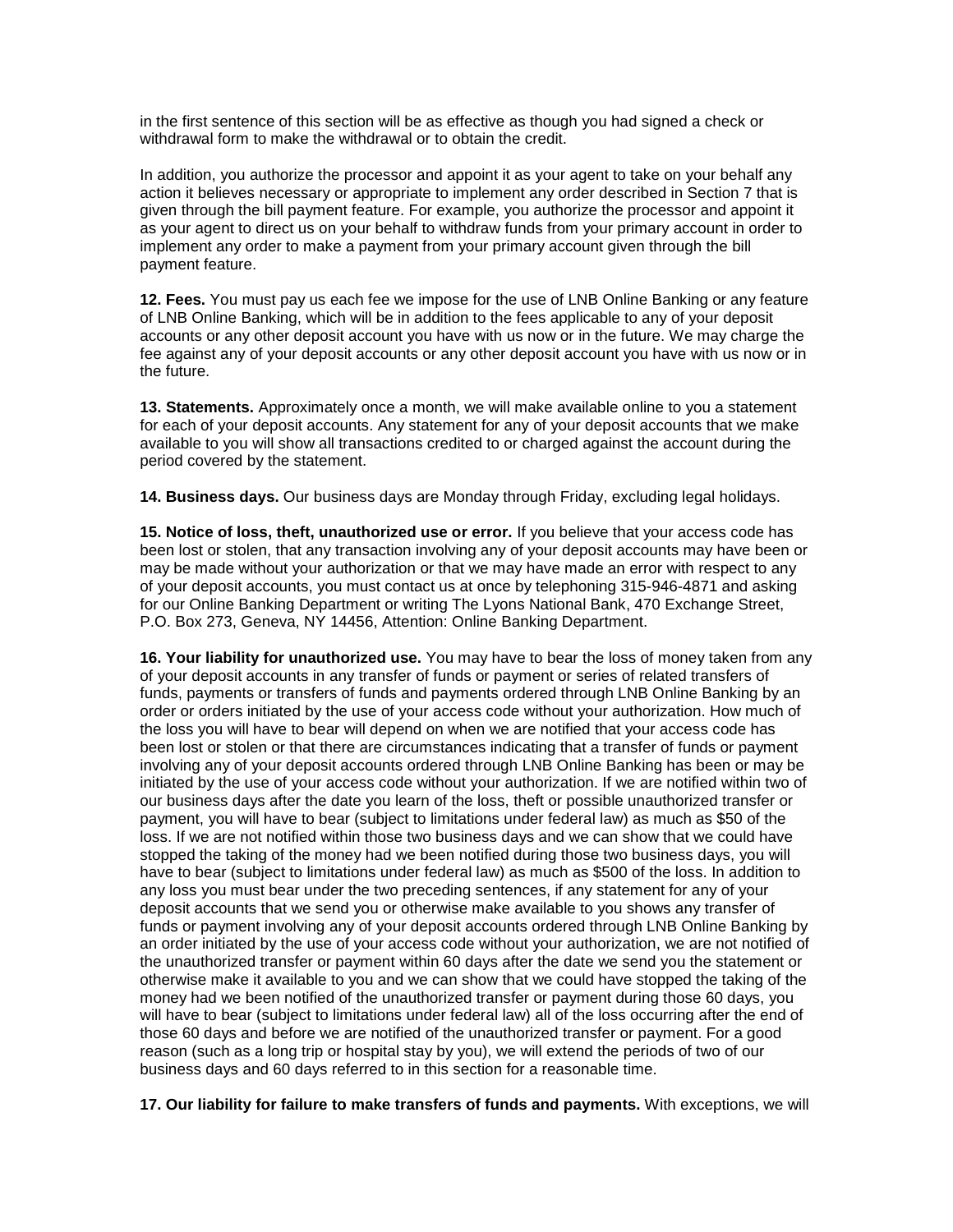be liable to the extent provided by applicable law for damages you suffer as a result of our failure to make, on time and in the correct amount, any transfer of funds or payment to or from any of your deposit accounts ordered by a timely and properly initiated order to make the transfer or payment given through LNB Online Banking. Whether the order is timely will be determined under Section 8 and, if the order is to make a payment, paragraph k. of Section 9. The order will not be properly initiated unless:

 a. The computer, related equipment and software you use for LNB Online Banking and each telephone, internet access and other service you use to connect to LNB Online Banking are properly functioning;

b. The instructions on how to give the order are properly followed;

 c. The order is described in Section 6 or 7 and is correct and complete (for example, if the order is to make a payment, the order includes the correct name and address of the payee of the payment, the correct account number of the account to which the payment is to be made and the correct amount of the payment); and

d. The transfer or payment would not be subject to any limitation referred to in Section 9.

Examples of exceptions to our liability are as follows:

a. We do not receive the order;

 b. Before the order is to be charged against the account from which the transfer or payment is to be made, your right to use LNB Online Banking or the feature of LNB Online Banking involved in the transfer or payment is canceled;

 c. When the order is processed or is to be charged against the account from which the transfer or payment is to be made, we in good faith believe that the order was given without your authorization (for example, because your access code has been reported as lost or stolen) or is fraudulent;

 d. The order is to make a transfer of funds and, before the order is to be charged against the account from which the transfer is to be made, either that account or the account to which the transfer is to be made is closed;

 e. The order is to make a payment and we do not receive the order in time to allow us to make the payment and allow the payee of the payment to properly credit it by the date on which it is to become due, we make the payment in time to allow the payee to properly credit it by the date on which it is to become due but the payee fails to do so or before the order is to be charged against your primary account, your primary account is closed;

 f. The order is to make a transfer of funds or payment from a deposit account and through no fault of ours, when the order is processed or is to be charged against the account, the amount of the transfer or payment exceeds the amount of money available for withdrawal from the account (taking into consideration, if the account is tied to a line of credit account or other overdraft facility with us, the amount of credit available under the line of credit account or other overdraft facility);

 g. The order is to make a transfer of funds from a line of credit account and through no fault of ours, when we process the order or when the order is to be charged against the account, the amount of the transfer exceeds the amount of credit available under the account;

 h. When the order is processed or is to be charged against the account from which the transfer or payment is to be made, money in the account is subject to any legal process (for example, a tax levy, a subpoena or an order providing for restraint, attachment, garnishment or execution) or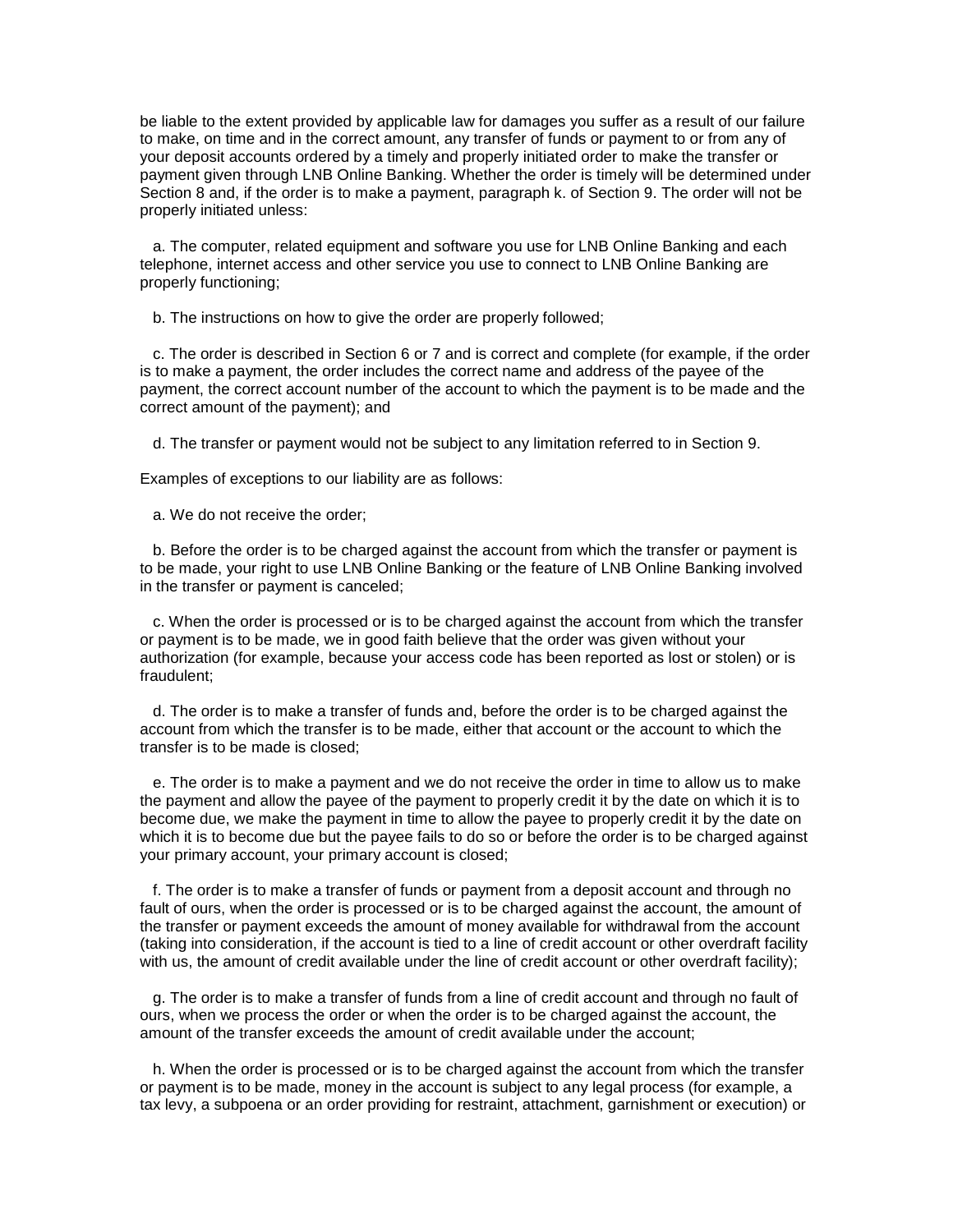administrative hold restricting its removal from the account, is collateral for a loan or other extension of credit or is the subiect of a dispute or legal proceeding:

 i. When the order is given, LNB Online Banking or the feature of LNB Online Banking involved in the transfer or payment is unavailable because maintenance work is being performed on it;

 j. We are prevented from making the transfer or payment by a technical malfunction and when the order is given, the individual giving it knows that LNB Online Banking or the feature of LNB Online Banking involved in the transfer or payment is not functioning properly;

 k. An occurrence beyond our control (for example, a fire, flood, failure or malfunction of equipment or delay or loss of mail by the postal service) prevents us from making the transfer or payment despite our exercise of reasonable care to prevent the occurrence and our exercise of diligence to make the transfer or payment despite the occurrence; and

 l. Our failure to make the transfer or payment is justified by any provision of this agreement, by any provision of any other agreement between you and us concerning any of your deposit accounts, any of your loan accounts, any line of credit account or other overdraft facility with us to which any of your deposit accounts is tied or transfers of funds or payments to or from any of your deposit accounts, any of your loan accounts or the line of credit account or other overdraft facility or by applicable law.

If we are liable for damages you suffer as a result of our failure to make the transfer or payment on time and in the correct amount, we will be liable for actual damages only and not consequential or punitive damages if the failure was not intentional and resulted from a bona fide error despite our maintenance of procedures reasonably adapted to avoid the error.

**18. Disclosure.** In the regular course of our business but not to the extent prohibited by applicable law, we will disclose information concerning any of your deposit accounts or any transaction involving the account:

a. In any receipt issued in connection with the transaction;

 b. As necessary to complete the transaction or to resolve any error or dispute concerning the transaction;

c. In any statement for the account that we send or otherwise make available;

d. To someone in whose name the account is open;

e. In accordance with the written permission of someone in whose name the account is open;

 f. To verify the existence and condition of the account or to report our experience concerning the account to a third party such as another financial institution, a credit reporting agency or a merchant;

 g. To any affiliate of ours for the purpose of offering or providing another product or service to you;

 h. To any agent, contractor or vendor of ours for the purpose of providing any service to us in the regular course of our business or completing marketing activities of ours (for example, the processor or any other party providing any service to us in connection with LNB Online Banking); and

 i. To comply with applicable law, any order of any court or any order or request of any other governmental body.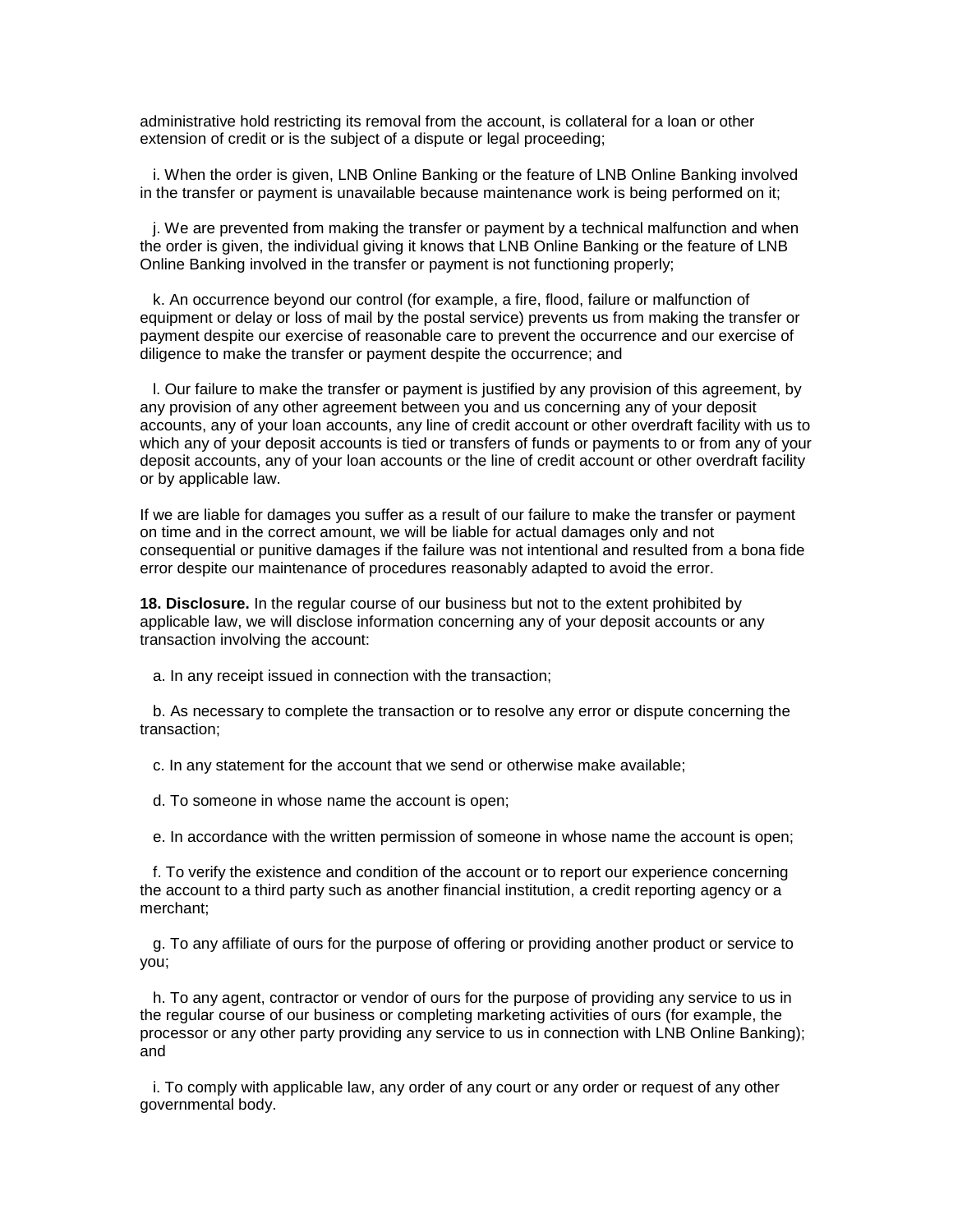**19. Cancellation.** You may cancel your right to use LNB Online Banking or any feature of LNB Online Banking at any time by notifying us in writing or by electronic mail sent to us through LNB Online Banking. The cancellation will not take effect until we receive the notice and have a reasonable time to act on it. At any time, for any reason and without any notice to you, we may cancel your right to use LNB Online Banking or any feature of LNB Online Banking. The cancellation will take effect immediately unless we decide to have it take effect later. Once the cancellation by you or us of your right to use LNB Online Banking or any feature of LNB Online Banking takes effect, we may, but we will not have to, process any order described in Section 6 or 7 that is given through LNB Online Banking before the cancellation takes effect and would involve the use of a feature of LNB Online Banking that your right to use has been canceled. The cancellation by you or us of your right to use LNB Online Banking or any feature of LNB Online Banking will not affect any of your obligations under this agreement.

**20. Electronic mail.** We will not have to take any action based on any message sent to us by electronic mail (for example, electronic mail sent to us through LNB Online Banking) until we receive and have a reasonable time to act on the message. Electronic mail (for example, electronic mail sent to us through LNB Online Banking) must not be used to communicate to us information that is urgent or requires a prompt response or prompt action (for example, a stop payment order, a report of a lost or stolen card or a report of an unauthorized transaction involving a deposit account or line of credit account).

**21. Recording and obtaining of information.** You consent to the recording by the processor, any other party providing any service to us in connection with LNB Online Banking or us of any information, notice, order or other communication sent through LNB Online Banking or by electronic mail (for example, electronic mail sent to us through LNB Online Banking). In addition you consent to the obtaining by the processor or us from the payee of any payment that is ordered through the bill payment feature of LNB Online Banking of any information that the processor considers or we consider necessary or appropriate to complete the payment or to resolve any error concerning the payment.

**22. Reasonable time to act.** A reasonable time for us to act on any information, notice, order or other communication or document received by us (for example, electronic mail sent to us through LNB Online Banking) will not end until at least the close of business on our first business day after our business day we receive the information, notice, order or other communication or document.

**23. Notices and change of address.** Any notice or other communication or document concerning this agreement or LNB Online Banking we send you may be sent in any way not prohibited by applicable law (for example, through LNB Online Banking or by electronic mail). If sent by mail, the notice or other communication or document will be sent to your current mailing address shown in our records concerning LNB Online Banking and may be sent by regular mail. If your mailing address or electronic mail address changes, you must promptly notify us of the new address in writing or by electronic mail sent to us through LNB Online Banking. Except as otherwise provided in this agreement or by applicable law:

 a. Any notice or other communication or document concerning this agreement or LNB Online Banking we send you will take effect when we send it; and

 b. Any notice or other communication or document concerning this agreement or LNB Online Banking you send us must be in writing and sent by mail or courier or by electronic mail sent to us through LNB Online Banking and will not take effect until we receive it and have a reasonable time to act on it.

**24. Changes in agreement.** No change in this agreement may be made except as provided in this section. We may change this agreement at any time. We will send you any notice of the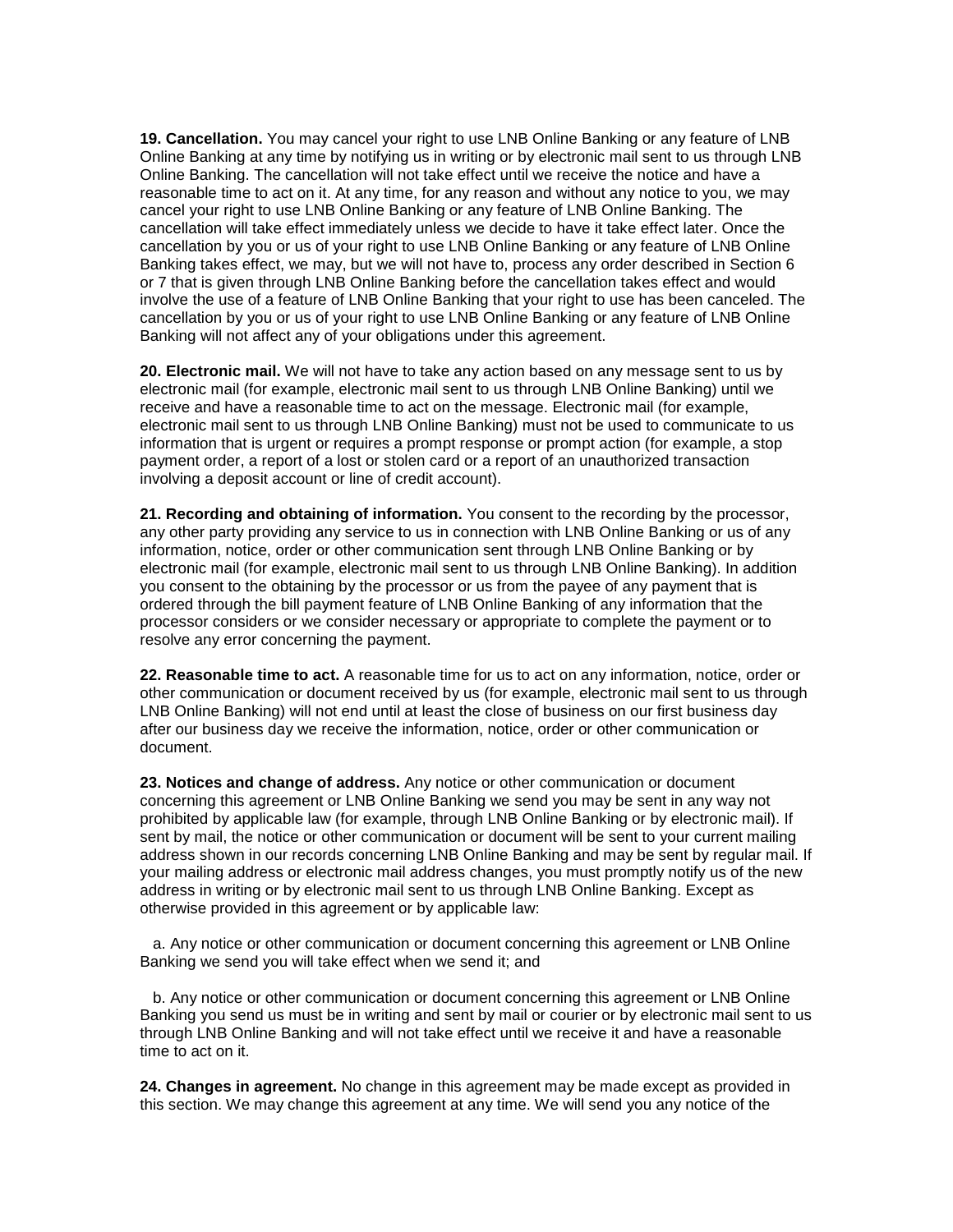change that applicable law requires us to send you. If applicable law does not require us to send you any notice of the change, we will either send you a notice of it or post a notice of it on our World Wide Web site unless we consider it to be for reasons of security.

**25. Changes in LNB Online Banking.** We may change LNB Online Banking at any time by adding, deleting or changing any feature of LNB Online Banking. We will send you any notice of the change that applicable law requires us to send you. If applicable law does not require us to send you any notice of the change, we will either send you a notice of it or post a notice of it on our World Wide Web site. By using any added or changed feature of LNB Online Banking, you will be agreeing to be bound by all our requirements concerning the added or changed feature.

**26. Changes in fees.** We may at any time establish a new fee or change an existing fee you must pay for the use of LNB Online Banking or any feature of LNB Online Banking. If we establish a new fee or increase an existing fee you must pay for the use of LNB Online Banking or any feature of LNB Online Banking, we will send you any notice of the new fee or increase that applicable law requires us to send you. If applicable law does not require us to send you any notice of the new fee or increase, we will either send you a notice of it or post a notice of it on our World Wide Web site. We will not have to notify you if we decrease or eliminate an existing fee for the use of LNB Online Banking or any feature of LNB Online Banking.

**27. No notice or loss of rights.** We may exercise, give up, fail to exercise or delay exercising any of our rights with respect to you or LNB Online Banking without any notice to you. By exercising, failing to exercise or delaying the exercise of any of the rights, we will not lose it or any other of the rights. By giving up any of the rights on any occasion, we will not lose it on any other occasion or lose any other of the rights.

**28. Giving up of rights.** None of our rights with respect to you or LNB Online Banking can be given up by us except in a writing signed by us.

**29. No transfer of rights and obligations.** You may not transfer any of your rights and obligations under this agreement or with respect to LNB Online Banking to anyone else. Any transfer of any of the rights and obligations will be void.

**30. Conflicts.** If any part of this agreement conflicts with applicable law, the law will control, and this agreement will be considered changed to the extent necessary to comply with the law.

**31. Continued effectiveness.** If any part of this agreement is determined by a court to be invalid, the rest of this agreement will remain in effect.

**32. What law applies.** Any legal question concerning this agreement or LNB Online Banking will be decided in accordance with New York State law without regard to the law of any other state and in accordance with, to the extent applicable, federal law.

**33. Entire agreement.** Except for any agreement between you and us concerning any of your deposit accounts, any of your loan accounts, any line of credit account or other overdraft facility with us to which any of your deposit accounts is tied or transfers of funds or payments to or from any of your deposit accounts, any of your loan accounts or the line of credit account or other overdraft facility, this agreement is the final and complete agreement between you and us concerning LNB Online Banking. If any part of any agreement described in the preceding sentence is incompatible with any part of this agreement, the part of this agreement will control. Any statement concerning LNB Online Banking made by any of our employees or anyone else is not part of this agreement. This agreement replaces any other agreement now existing between you and us concerning LNB Online Banking.

**34. Agreement.** By registering with us to use LNB Online Banking, using LNB Online Banking in any way described in Section 6 or 7 or allowing anyone else to have your access code or to use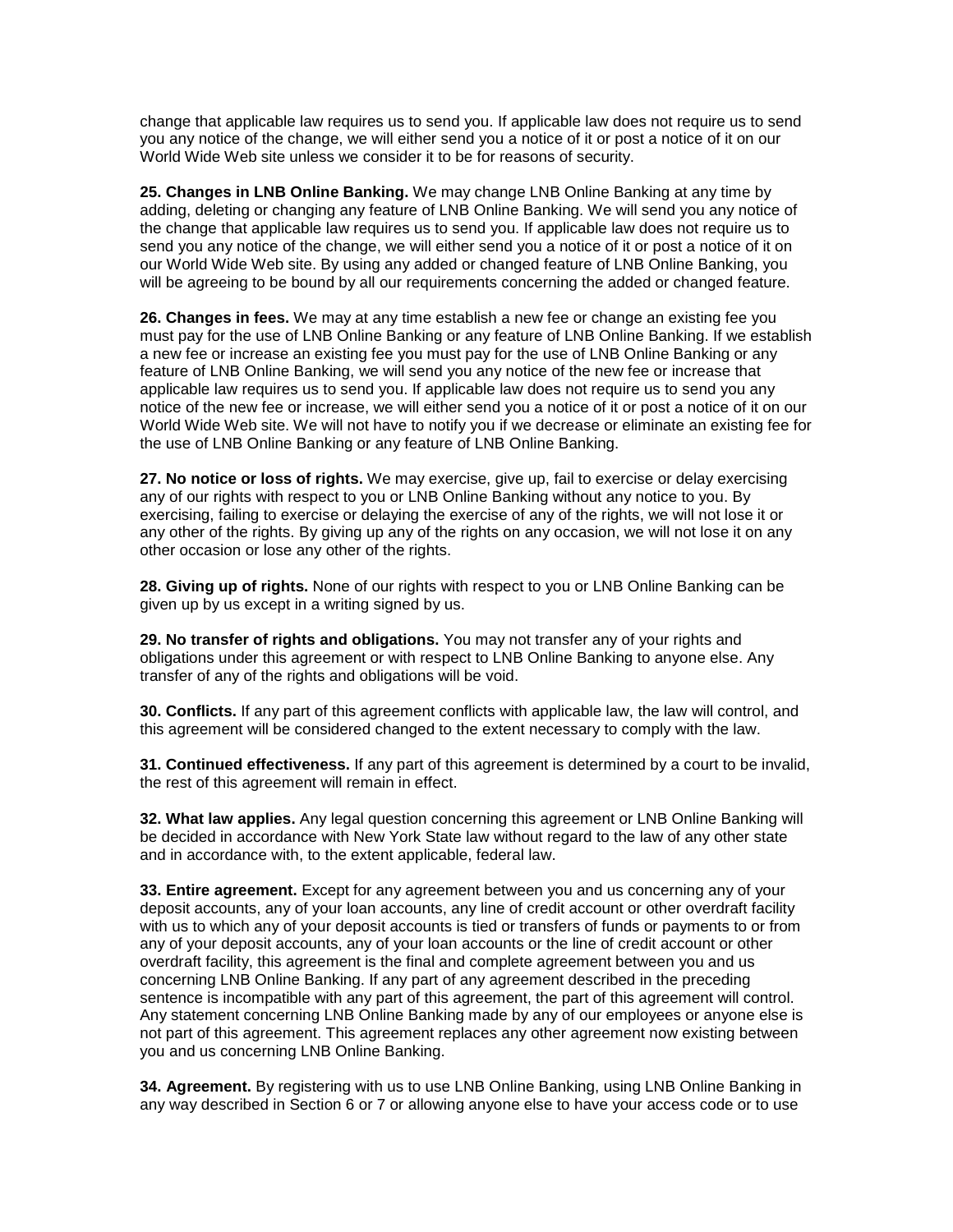<span id="page-12-0"></span>LNB Online Banking in any way described in Section 6 or 7, you agree to be bound by all provisions of this agreement, all our requirements concerning LNB Online Banking or any feature of LNB Online Banking and all legal terms and conditions contained on our World Wide Web site.

The following information applies to your deposit accounts, while the agreements concerning your line of credit accounts have similar information applicable to your line of credit accounts.

In Case of Errors or Questions About Your Electronic Transfers Telephone us at 315-946-4871 and ask for our Online Banking Department or Write us at The Lyons National Bank, 470 Exchange Street, P.O. Box 273, Geneva, NY 14456, Attention: Online Banking Department,

as soon as you can, if you think that your statement is wrong or if you need more information about a transfer listed on the statement. We must hear from you no later than 60 days after we sent the FIRST statement on which the problem or error appeared.

(1) Tell us your name and account number.

 (2) Describe the error or the transfer you are unsure about, and explain as clearly as you can why you believe it is an error or why you need more information.

(3) Tell us the dollar amount of the suspected error.

If you tell us orally, we may require that you send us your complaint or question in writing within ten business days.

We will determine whether an error occurred within ten business days after we hear from you and will correct any error promptly. If we need more time, however, we may take up to 45 days to investigate your complaint or question. If we decide to do this, we will credit your account within ten business days for the amount you think is in error, so that you will have the use of the money during the time it takes us to complete our investigation. If we ask you to put your complaint or question in writing and we do not receive it within ten business days, we may not credit your account.

For errors involving new accounts, we may take up to 90 days to investigate your complaint or question. For new accounts, we may take up to 20 business days to credit your account for the amount you think is in error.

We will tell you the results within three business days after completing our investigation. If we decide there was no error, we will send you a written explanation. You may ask for copies of the documents that we used in our investigation.

## **COMMERCIAL CUSTOMER RIDER TO LNB ONLINE BANKING AGREEMENT The Lyons National Bank**

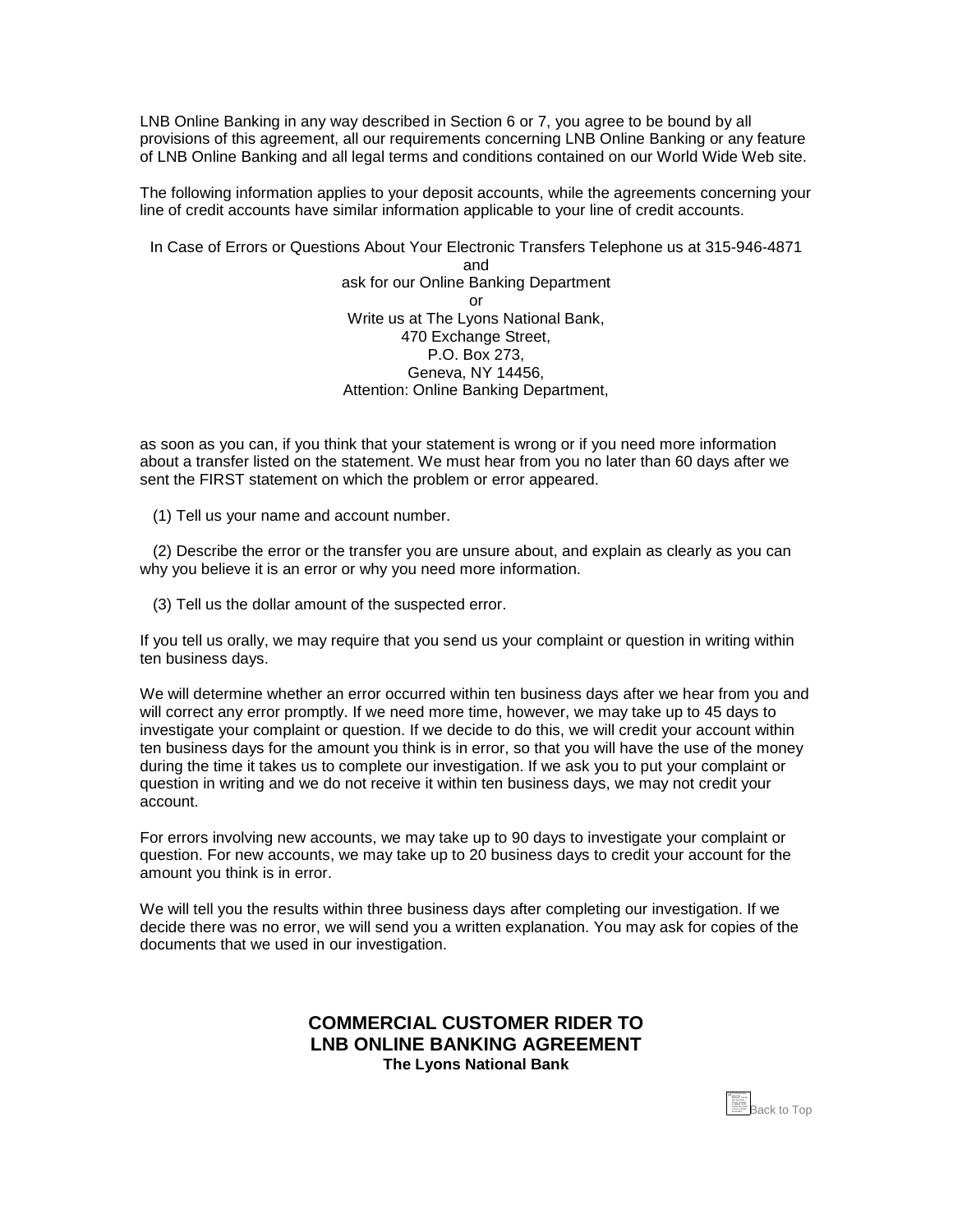If a corporation, partnership, limited liability company or other organization registers with The Lyons National Bank to use LNB Online Banking or an individual registers with The Lyons National Bank to use LNB Online Banking but none of the deposit accounts with The Lyons National Bank that are approved by The Lyons National Bank as accessible by that individual for transfers of funds or payments through LNB Online Banking is established primarily for personal, family or household purposes:

1. Clause b. of Section 1 of the agreement is changed to read as follows:

- b. "You" and "your" mean any corporation, partnership, limited liability company or other organization that registers with us to use LNB Online Banking or any individual who registers with us to use LNB Online Banking if none of the deposit accounts with us that are approved by us as accessible by that individual for transfers of funds or payments through LNB Online Banking is established primarily for personal, family or household purposes;
- 2. Section 3 of the agreement is changed as follows:

a. The second, third, fourth and fifth sentences of the first paragraph of the section are changed to read as follows:

 We will assign a temporary access code to you for use with LNB Online Banking, but you or any individual acting on your behalf in connection with LNB Online Banking will be required to choose a new access code for use with LNB Online Banking. Neither you nor any individual acting on your behalf in connection with LNB Online Banking should choose as the new access code any personal identification number for any electronic banking card that can be used to obtain access to any deposit account you have or that individual has with us now or in the future. Neither you nor any individual acting on your behalf in connection with LNB Online Banking should allow anyone else to have your access code unless you authorize him or her to use LNB Online Banking in any way described in Section 6 or 7. You and each individual acting on your behalf in connection with LNB Online Banking should keep your access code confidential and in a secure location separate from the computer, related equipment and software you use for LNB Online Banking.

b. The second paragraph of the section is changed to read as follows:

- We will not be liable for damages you suffer as a result of your allowing, or any individual acting on your behalf in connection with LNB Online Banking allowing, anyone else (for example, a party that aggregates account information or content of websites) to have your access code.
- 3. Section 4 of the agreement is changed to read as follows:
	- **4. Your responsibility for orders.** You will be responsible for and bound by each order described in Section 6 or 7 that is given through LNB Online Banking by any individual acting on your behalf in connection with LNB Online Banking or anyone else you allow, or any individual acting on your behalf in connection with LNB Online Banking allows, to have your access code or to use LNB Online Banking in any way described in Section 6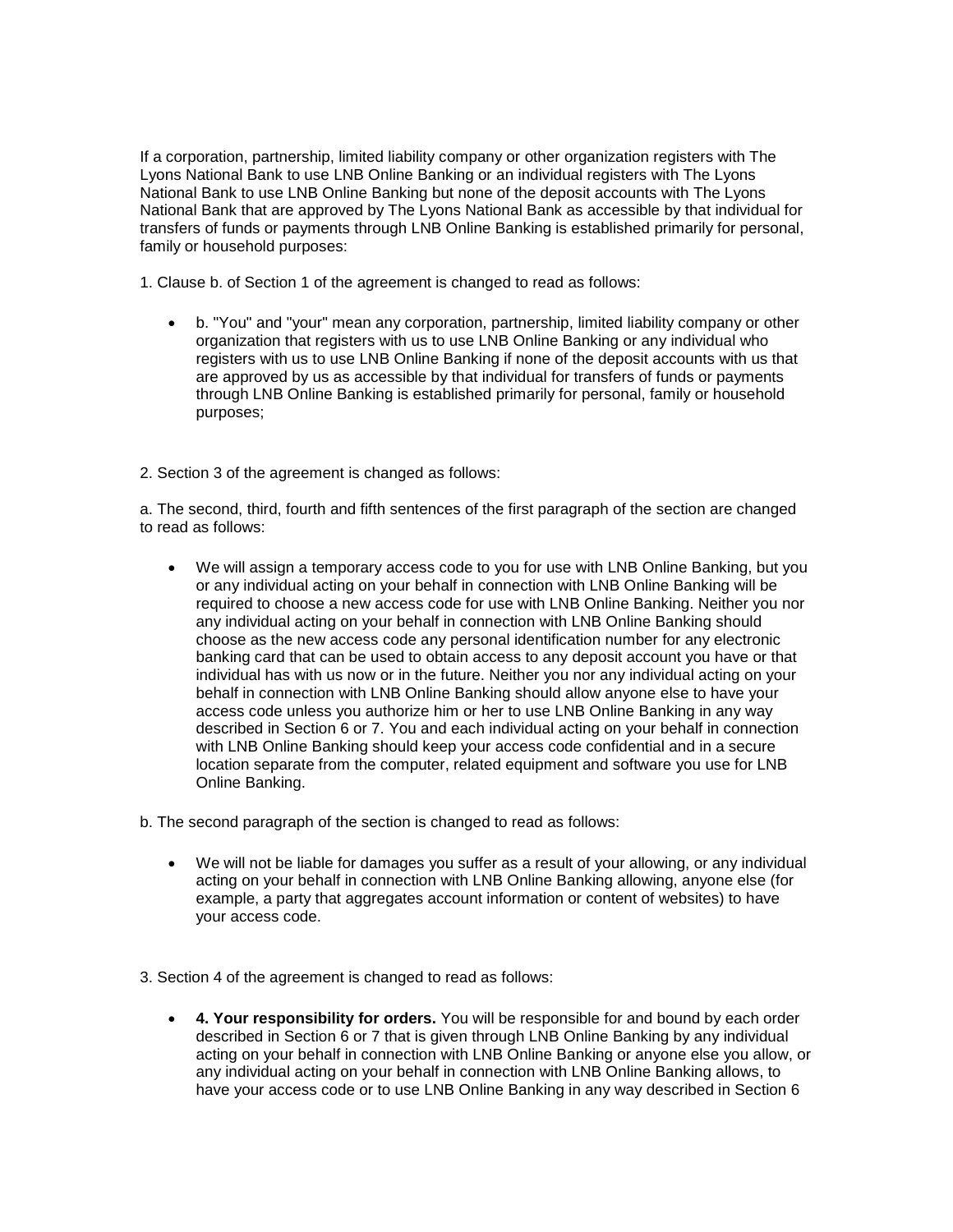or 7, and the order and each transfer of funds or payment initiated by the order will be covered by this agreement as though the order had been given by you.

- 4. Paragraph i. of Section 9 of the agreement is deleted.
- 5. The fourth sentence of Section 10 of the agreement is deleted.
- 6. There is added to the agreement a new Section 10A reading as follows:
	- **10A. Security procedure.** We may, but we will not have to, request you to try to reach an agreement with us on a security procedure to verify that any order described in Section 6 or 7 that is given through LNB Online Banking has been given by you or on your behalf. If we do so, you must try to reach an agreement with us on a security procedure for that purpose. If you cannot reach an agreement with us on a security procedure for that purpose and we offer to you a security procedure for that purpose that is commercially reasonable for you, you must choose a security procedure for that purpose and acknowledge to us in writing that the security procedure chosen by you for that purpose was chosen by you after you refused the security procedure offered to you by us for that purpose. We may, but we will not have to, agree with you on a security procedure to detect any error in the transmission or content of any order described in Section 6 or 7 that is given through LNB Online Banking. You and each individual acting on your behalf in connection with LNB Online Banking must keep confidential all information relating to any security procedure described in this section, not reveal any of the information to anyone not authorized to use LNB Online Banking in any way described in Section 6 or 7 and notify us of any unauthorized disclosure or use of any of the information. We may, but we will not have to, monitor the use of any security procedure described in this section and report any possible breach of the security procedure to you.
- 7. There is added to the agreement a new Section 12A reading as follows:
	- **12A. Indemnification.** You must indemnify us against each liability, cost and expense (for example, if we hire an attorney for advice, litigation or any other purpose, reasonable attorneys' fees and disbursements) imposed on, incurred by or asserted against us as a direct or indirect result of our accepting or following any order described in Section 6, 7 or 10 that is given through LNB Online Banking or our acting on any information, notice, order or other communication or document we receive from you or any individual acting on your behalf in connection with LNB Online Banking.
- 8. Sections 13 and 14 of the agreement are deleted.
- 9. Section 15 of the agreement is changed to read as follows:
	- **15. Notice of loss, theft, unauthorized use or error.** If you believe, or any individual acting on your behalf in connection with LNB Online Banking believes, that your password has been lost or stolen, that any transaction involving any of your deposit accounts may have been or may be made without your authorization or that we may have made an error with respect to any of your deposit accounts, you or that individual must contact us at once by telephoning 315-946-4871 and asking for our Online Banking Department or writing The Lyons National Bank, 470 Exchange Street, P.O. Box 273, Geneva, NY 14456, Attention: Online Banking Department. If any statement for any of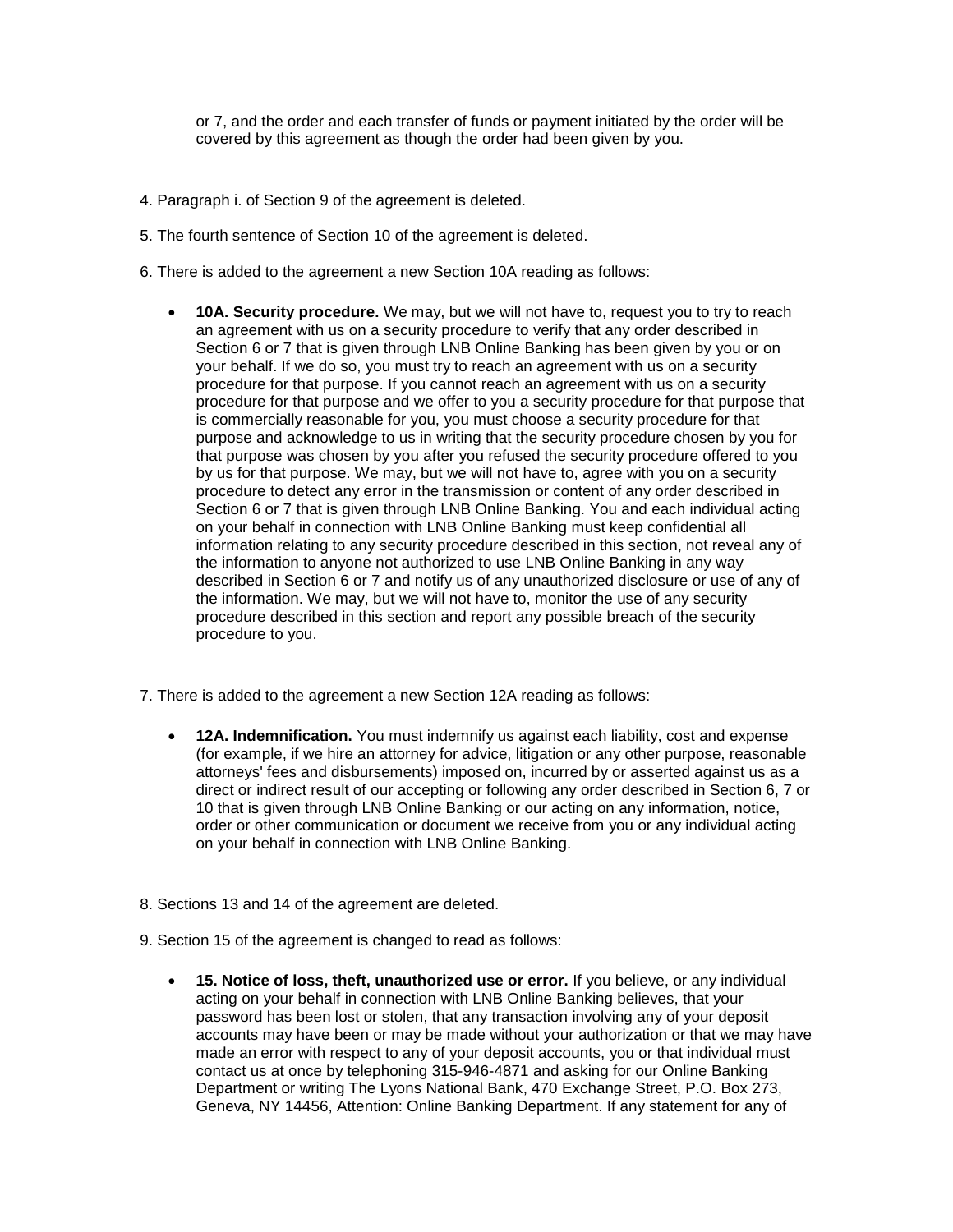your deposit accounts that we send you or otherwise make available to you indicates that a transaction involving the account may have been made without your authorization during the period covered by the statement or that we may have made an error with respect to the account during that period, you will lose any right to make any claim against us based on the transaction or error unless you notify us in writing of the transaction or error within 14 days after the date we send you the statement or otherwise make it available to you.

- 10. Section 16 of the agreement is changed to read as follows:
	- **16. Your liability for unauthorized use.** How much you will have to bear of any loss of money taken from any of your deposit accounts in any transfer of funds or payment ordered through LNB Online Banking by an order initiated by the use of your access code without your authorization will be determined by applicable law and any agreement between you and us concerning the account or transfers of funds or payments from the account, but:

a. In no event will we be liable to you for any loss of money taken from the account in any transfer of funds or payment ordered through LNB Online Banking by an order initiated by the use of your access code without your authorization by any individual acting on your behalf in connection with LNB Online Banking or anyone else you allow, or any individual acting on your behalf in connection with LNB Online Banking allows, to have your access code;

b. In no event will we be liable to you for any loss of money taken from the account in any transfer of funds or payment ordered through LNB Online Banking by an order initiated by the use of your access code without your authorization unless we fail to exercise ordinary care in processing the transfer or payment; and

c. In the case of any loss of money taken from the account in any transfer of funds or payment ordered through LNB Online Banking by an order initiated by the use of your access code without your authorization, our liability will be limited to the amount of the transfer or payment less any amount that, even with our exercise of ordinary care, would have been lost.

- 11. Section 17 of the agreement is changed as follows:
- a. The first sentence of the section is changed to read as follows:
	- Our liability for damages you suffer as a result of our failure to make, on time and in the correct amount, any transfer of funds or payment to or from any of your deposit accounts ordered by a timely and properly initiated order to make the transfer or payment given through LNB Online Banking will be determined by applicable law and any agreement between you and us concerning the account or transfers of funds or payments to or from the account, but in no event will we be liable to you for any damages (for example, consequential or punitive damages) in addition to actual damages.

b. In the fourth sentence of the section, the words "Examples of exceptions to our liability are as follows" are replaced with the words "Without limiting the first sentence of this section, in no event will we be liable to you if any of the following things happens".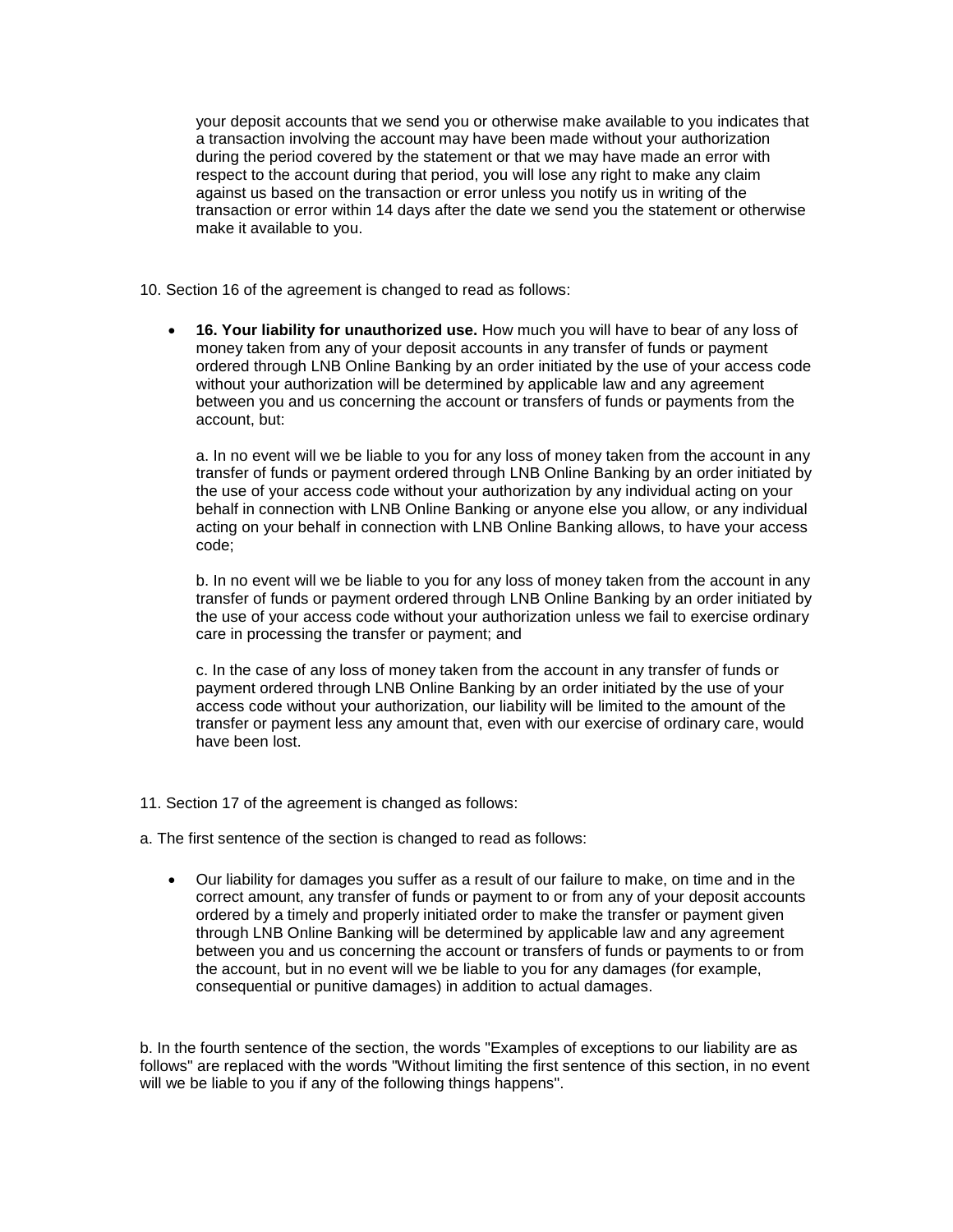- c. Clause l. of the fourth sentence of the section is changed to read as follows:
	- l. Our failure to make the transfer or payment is justified by any provision of this agreement, by any provision of any other agreement between you and us concerning any of your deposit accounts, any of your loan accounts, any line of credit account or other overdraft facility with us to which any of your deposit accounts is tied or transfers of funds or payments to or from any of your deposit accounts, any of your loan accounts or the line of credit account or other overdraft facility, by any security procedure described in Section 10A or by applicable law.
- d. The last sentence of the section is deleted.
- 12. There is added to the agreement a new Section 17A reading as follows:
	- **17A. Our liability for failure to comply with stop payment order.** Our liability for damages you suffer as a result of our failure to comply with any order to stop any transfer of funds or payment ordered through LNB Online Banking that you have a right to stop under applicable law will be determined by applicable law and any agreement between you and us concerning the account from which the transfer or payment is to be made, but in no event will we be liable to you for any damages (for example, consequential or punitive damages) in addition to actual damages.
- 13. Section 18 of the agreement is deleted.
- 14. The last sentence of Section 25 of the agreement is changed to read as follows:
	- By the use of any added or changed feature of LNB Online Banking by you, any individual acting on your behalf in connection with LNB Online Banking or anyone else you allow, or any individual acting on your behalf in connection with LNB Online Banking allows, to have your access code or to use LNB Online Banking in any way described in Section 6 or 7, you will be agreeing to be bound by all our requirements concerning the added or changed feature.

15. The first sentence of Section 33 of the agreement is changed to read as follows:

 Except for any agreement between you and us concerning any of your deposit accounts, any of your loan accounts, any line of credit account or other overdraft facility with us to which any of your deposit accounts is tied, transfers of funds or payments to or from any of your deposit accounts, any of your loan accounts or the line of credit account or other overdraft facility or any security procedure described in Section 10A, this agreement is the final and complete agreement between you and us concerning LNB Online Banking.

16. Section 34 of the agreement is changed by adding at the end of the section the following sentence:

 Also, if any individual acting on your behalf in connection with LNB Online Banking uses LNB Online Banking in any way described in Section 6 or 7 or allows anyone else to have your access code or to use LNB Online Banking in any way described in Section 6 or 7,